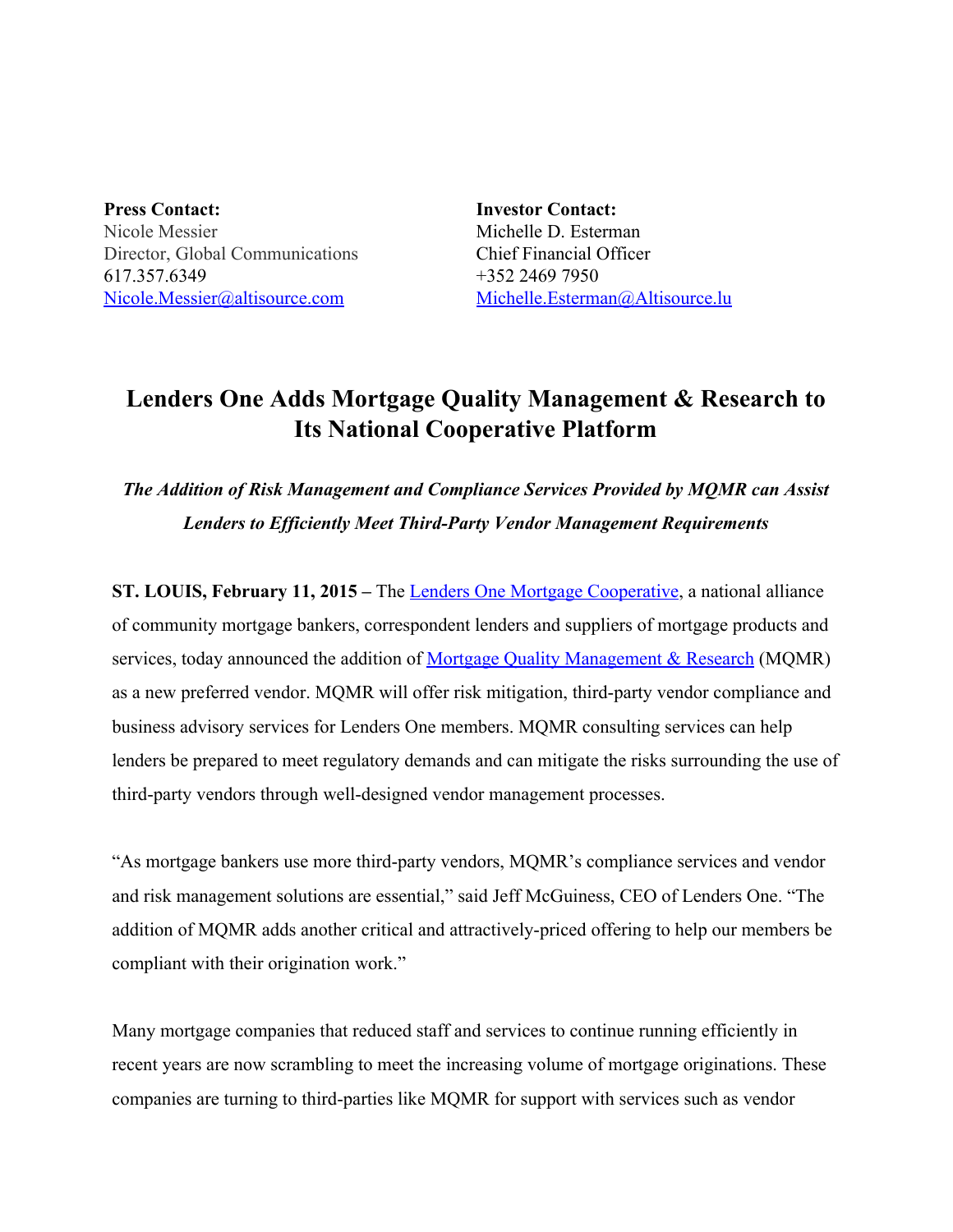management and due diligence services provided by MQMR for AMC's, appraisers, sub-servicers, brokers, and settlement agents. Highlighting this approach, the global analyst firm HFS Research in its recent **Business Services [Outsourcing](http://www-935.ibm.com/services/multimedia/rs-1302-banking-financial-services-2013-market-report.pdf) in Banking and Financial Services** [Market](http://www-935.ibm.com/services/multimedia/rs-1302-banking-financial-services-2013-market-report.pdf) Report projected that the third-party outsourcing market will grow more than 5 percent annually through 2020.

"By partnering with Lenders One, we are able to provide services to lender members that can improve their ability to manage risk in an increasingly regulated marketplace," said Ben Madick, the president at MQMR. "We look forward to working with Lenders One to help its members use metrics to elevate performance, promote vendor accountability and ultimately improve the borrower experience."

## **About Mortgage Quality Management & Research**

MQMR [\(www.mqmresearch.com\)](http://www.mqmresearch.com/) is dedicated to providing critical tools the mortgage lending community. The Sherman Oaks, CA-based company works side by side with lenders and warehouse banks to manage risk, mitigate losses and enhance the borrower lending experience. In a highly regulated marketplace, MQMR partners with clients to establish programs that elevate performance and promote accountability.

## **About Lenders One Mortgage Cooperative**

Lenders One [\(www.LendersOne.com\)](http://www.lendersone.com/) was established in 2000 as a national alliance of independent mortgage bankers, correspondent lenders and suppliers of mortgage products and services. Members of the St. Louis-based platform originated more than \$224 billion in mortgages in 2013; collectively ranking as one of the largest retail mortgage origination entities in the U.S. Lenders One, nearly 275 lender members strong, is managed by a subsidiary of Altisource Portfolio Solutions, S.A.

## **About Altisource**®

Altisource Portfolio Solutions S.A. is a premier marketplace and transaction solutions provider for the real estate, mortgage and consumer debt industries offering both distribution and content. Altisource leverages proprietary business process, vendor and electronic payment management software and behavioral science based analytics to improve outcomes for marketplace